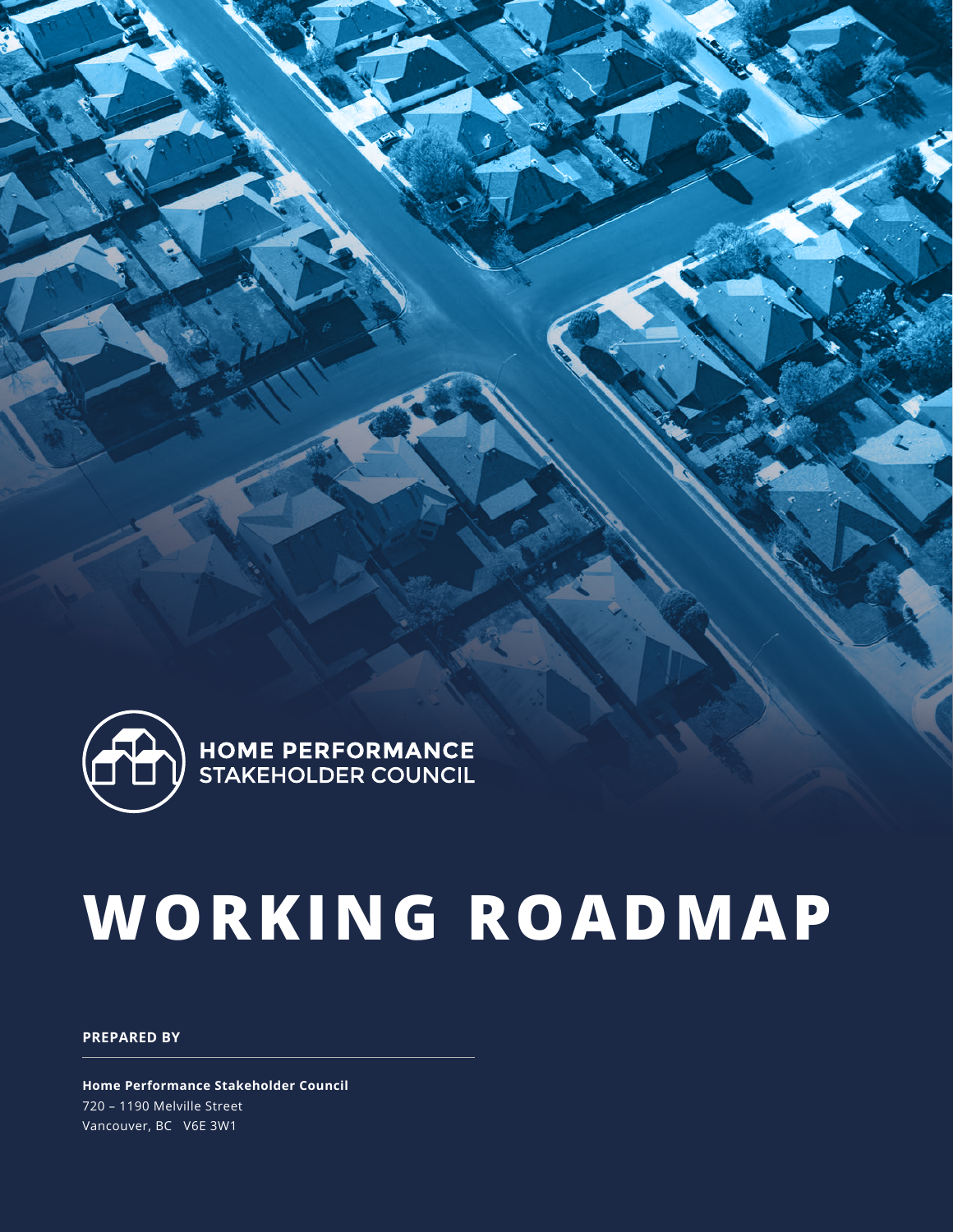

# **TABLE OF CONTENTS**

| 2.1 The Current Situation - Availability of Quality Trained Professionals 7 |  |
|-----------------------------------------------------------------------------|--|
| 2.2 The Current Situation - Demand for Quality Home Performance Solutions 8 |  |
|                                                                             |  |
|                                                                             |  |
|                                                                             |  |
|                                                                             |  |
|                                                                             |  |
|                                                                             |  |
|                                                                             |  |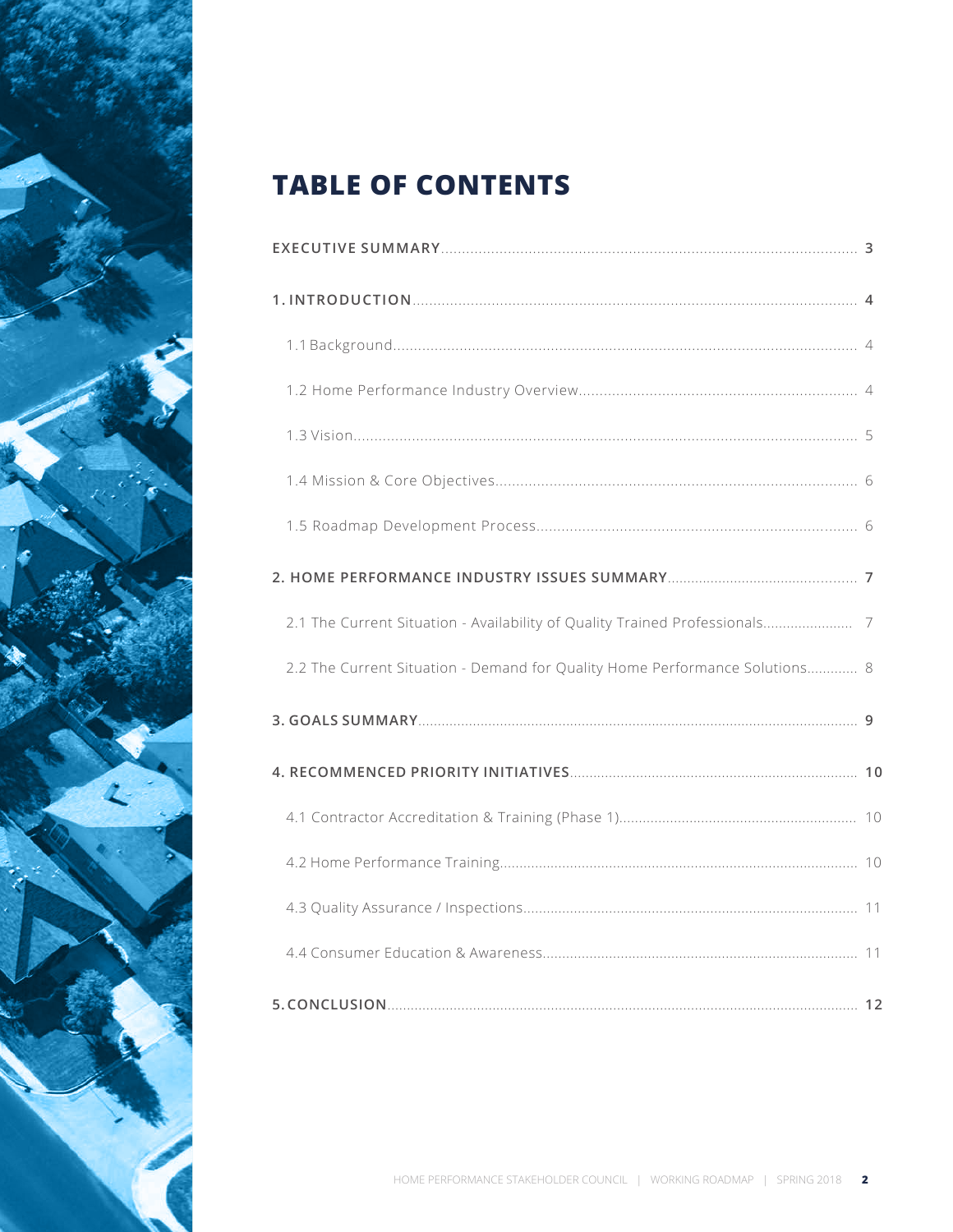

# **HOME PERFORMANCE STAKEHOLDER COUNCIL (HPSC) WORKING ROADMAP**

#### **EXECUTIVE SUMMARY**

Home performance is a holistic approach to identifying and addressing homeowners' energy efficiency, comfort, health, and safety related issues to make a home perform better. It is estimated that nearly 500,000 single detached houses in BC may benefit from home performance upgrades. Whole home performance renovations in BC can assist utilities meet energy conservation targets and governments meet greenhouse gas reduction targets. It could represent a four-billion dollar industry over the next 10 years and more in the longer term supporting job creation and business development in communities across the province.

In order to realize this market potential, the issues of demand: Demand for Quality Home Performance projects and Supply: Availability of Quality Contractors to do Home Performance work must be addressed. To this end, the HPSC Sector Councils have identified the following goals:

**IV Increase awareness** of house as a system concepts and practices.

 $\sqrt{\phantom{a}}$  Define and increase the capacity of trained home performance professionals.

**Provision of clear and stable market signals** that illustrate the need and desire for house-as-a-system renovations.

 $\sqrt{\phantom{a}}$  **Build a clear and definitive brand** that communicates that carrying out a home performance project is a wise decision and there are recognized contractors who provide quality work.

#### **Establish a functioning, systematic approach** to consultation between industry, utilities and governments.

This roadmap summarizes a cross industry view of the HPSC recommended priority initiatives of:

- Contractor Accreditation & Trades Training (Phase 1)
- Home Performance Training (for trades and contractors)
- Quality Assurance / Inspections
- Consumer Education & Awareness

Each Sector Council has developed a Working Roadmap that may be consulted for fuller understanding of individual industry sector needs.

Industry, utilities, and government working openly together to incrementally raise the professionalism of the home performance industry in step with communicating a clear and consistent market signal for house-as-a-system renovations will promote quality products and installation, increasing customer satisfaction and ensuring real energy and greenhouse gas savings.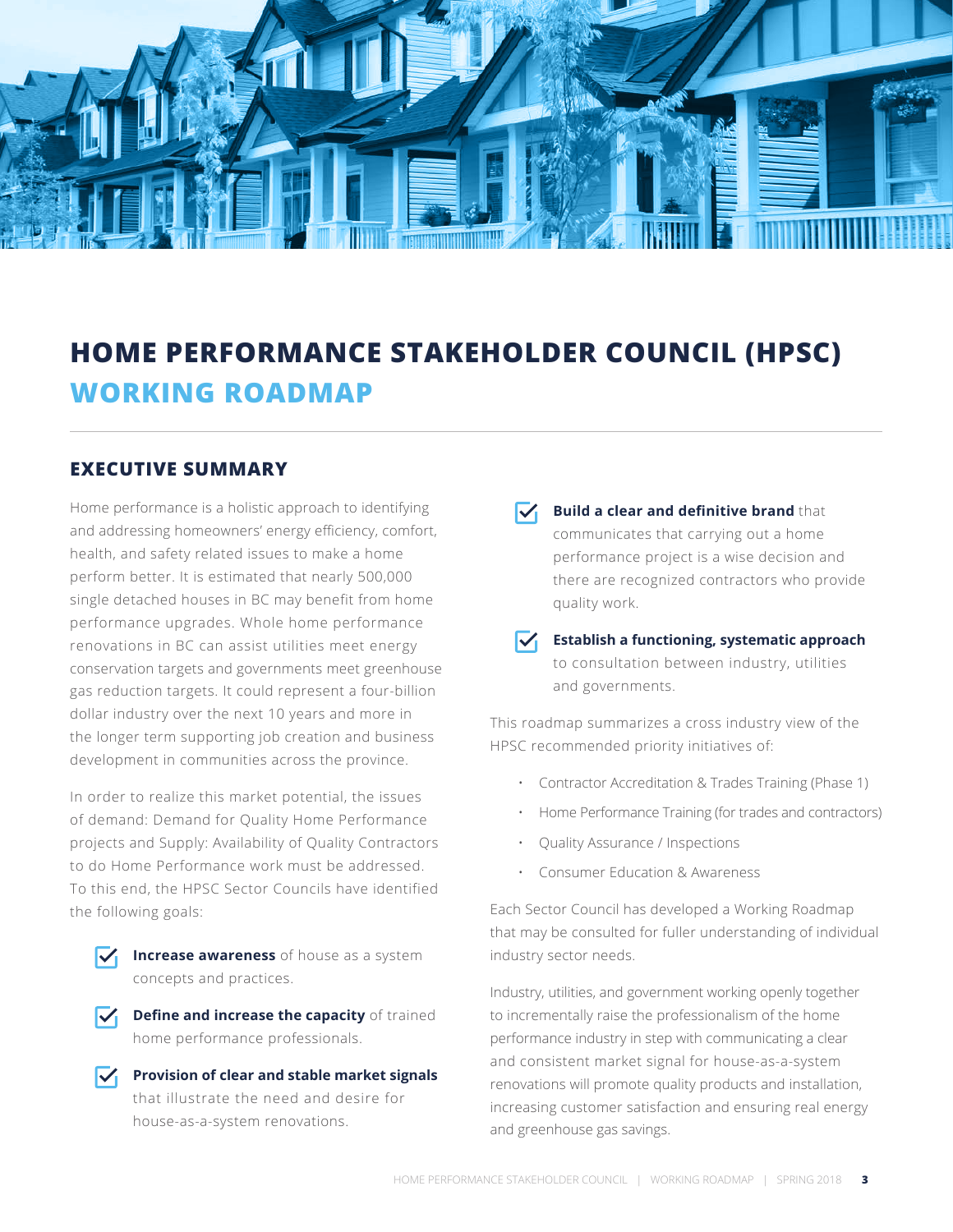#### **1.1 BACKGROUND**

Home performance is a holistic approach to identifying and addressing energy efficiency, comfort, health, and safety related issues to make a home perform better.

It is estimated that nearly 500,000 single detached houses in BC may benefit from home performance upgrades. Row houses and townhouses present an additional opportunity. Whole home performance renovations in BC could represent a four-billion-dollar industry over the next 10 years.

The Home Performance Stakeholder Council (HPSC) is composed of key industry players tasked with amalgamating and addressing the fragmented interests, opportunities, and challenges that exist in the home performance industry, which is evolving and growing.

*We gratefully acknowledge the financial support of BC Hydro, Fortis BC, and the Province of British Columbia.*







#### **1.2 HOME PERFORMANCE INDUSTRY OVERVIEW**

#### **Political Landscape**

Canada's building strategy has the following goals:

- Federal, provincial, and territorial governments will work to develop a model renovation retrofit code for existing buildings by 2022, with the goal that provinces and territories adopt the code.
- Federal, provincial, and territorial governments will work together with the aim of requiring the labelling of building energy use by 2019.

The Ministry of Energy, Mines and Petroleum Resources has been given the mandate to make substantial progress on the following priority:

- Create a Roadmap for the future of BC energy that will drive innovation, expand energy efficiency and conservation programs, generate new energy responsibly and sustainably, reduce GHG emissions, and create good, lasting jobs across the province.
- The BC Climate Leadership Plan commits to reduce GHG emissions to 80% below 2007. This involves local governments with respect to buildings.

#### **Industry Landscape**

- There are few "whole-home" contractors in BC currently offering the full scope of home performance products and services.
- Training, accreditation and codes/standards infrastructure that exist for new construction are generally lagging in the existing homes industry.
- Representatives from the HVAC, Renovator, Insulation, Energy Advisors, and Fenestration industries, as well as Utilities and Government, are interested in working together.
- Develop and grow a home performance industry into a sustainable and profitable market segment, that integrates the existing networks of single upgrade contractors (businesses that install just windows, insulation or HVAC) into an integrated framework that allows homeowners to complete "whole home" energy improvements.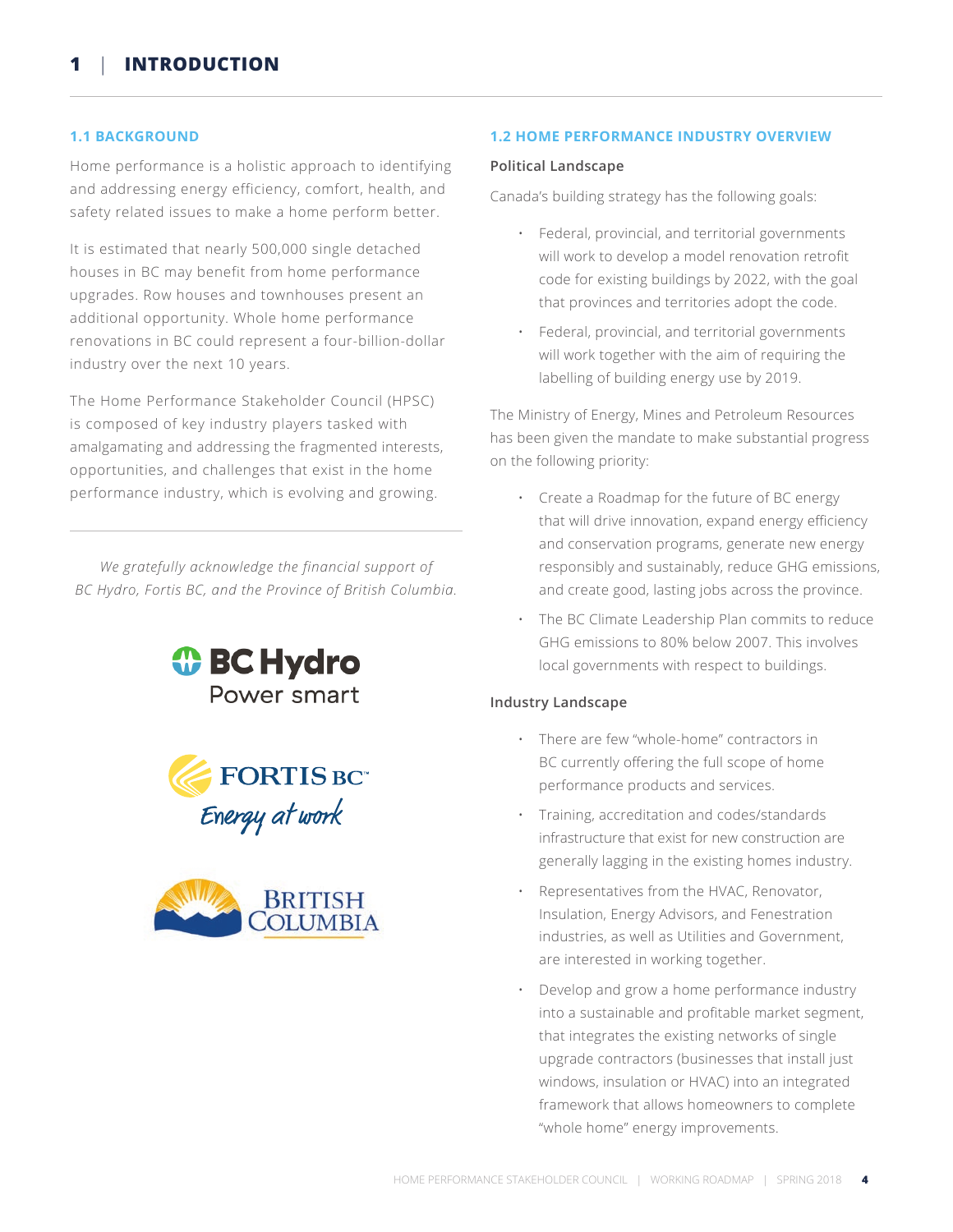#### **1.3 VISION**

The HPSC aspires to assist industry stakeholders to deliver exceptional services and solutions, priced at affordable levels for consumers, in order to support the growth of a long-term, sustainable market for home performance related activities that significantly reduce energy use and carbon emissions in homes across the province while enhancing building durability, occupant comfort, and health.

The HPSC Sector Councils have defined the following visions for Consumers, Industry, and Utility & Government respectively.

#### **2025 CONSUMER VISION**

- **Valued Services:** Home performance contractors are a valued and major component of wholehome multiple-measure projects.
- **Increased Volume:** Retrofits that value home performance are being carried out at a significantly greater rate, and are in steady demand, resulting in greater energy savings and GHG emission reductions.
- **Consumer Understanding:** Consumers understand the benefits of home performance retrofits, including more comfortable and durable homes with a higher resale value, and the importance of selecting a qualified contractor.
- **Consumer Resources:** There are viable resources and mechanisms for consumers to seek out industry advice if they have questions or concerns about their certified contractor or their home performance project.

#### **2025 INDUSTRY VISION**

• **Accredited Professionals:** There are recognized, accredited professional home performance contractors available to advise consumers and guide them through the process of home improvements, often in combination with broader home performance projects.

- • **Present Benefits:** Home performance contractors have the means to easily estimate customer benefits and include these benefits as part of their standard offerings of products and services.
- **Industry Organization:** A contractor-led industry organization represents accredited contractors by ensuring ongoing, coordinated two-way communication of issues and ideas to utilities and governments, providing coordinated communication to consumers about the industry, its members, and its benefits, and working to ensure sufficient capacity and geographic coverage within the province so consumers have reasonable access to its members.
- **Home Performance Education:** Building science, product knowledge, and related business training and support are required and available on an ongoing basis for home performance contractors and their employees.

- **Utility and Government Support:** Utilities and Government promote professional home performance upgrades within renovation projects by providing credibility to potential benefits and encouraging consumers by giving them information and examples of success.
- **Regional and Community Goals and Targets:** Cities, regional districts, and municipalities play a key role at the regional and community level in encouraging residents to participate in home performance upgrades by setting local goals and targets around GHG emission reductions and energy savings, along with specific local programs that help spur consumers to act.
- **Home Labelling System:** A well-known and well-understood home labelling system for energy efficiency is supported by government, utilities, mortgage lenders, the real estate industry, and purchasers.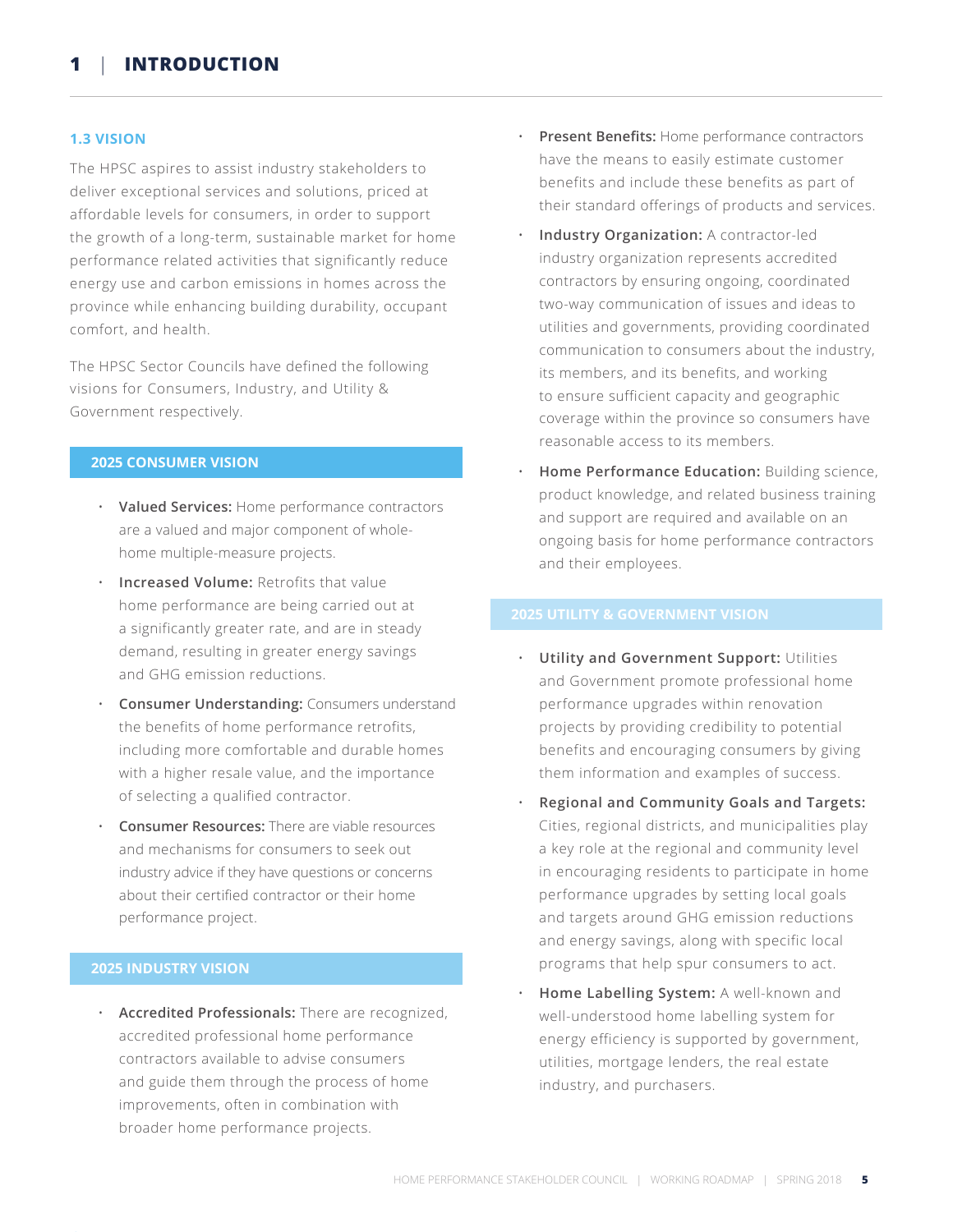#### **1.4 MISSION & CORE OBJECTIVES**

The mission of the HPSC is to work together with BC's home improvement industry sectors to develop and grow the home performance industry into a sustainable and profitable market segment that delivers products and services to:



#### **1.5 ROADMAP DEVELOPMENT PROCESS**

The Roadmap is a key step in organizing the industry to reach their vision. The roadmap was developed over approximately two years through:

- Identification and recruitment of key industry stakeholders and leaders in each of the respective sector groups to actively participate.
- Interviews, workshops, conference calls, and surveys to gather industry input and contributions defining the issues and developing recommendations.
- Sector Council evaluation for sense checking and vetting of content and ideas.

The process was designed to ensure that issues which are limiting progress in the development of a larger, thriving home performance are brought forward and addressed. The Roadmap aims to:

- Bridge the gap between the Needs Analysis and Industry Vision.
- Take into consideration the issues and priorities of other organizations operating in the home performance industry and identify areas for potential synergies.
- Provide a specific set of actionable ecommended priority initiatives for the public and private sectors.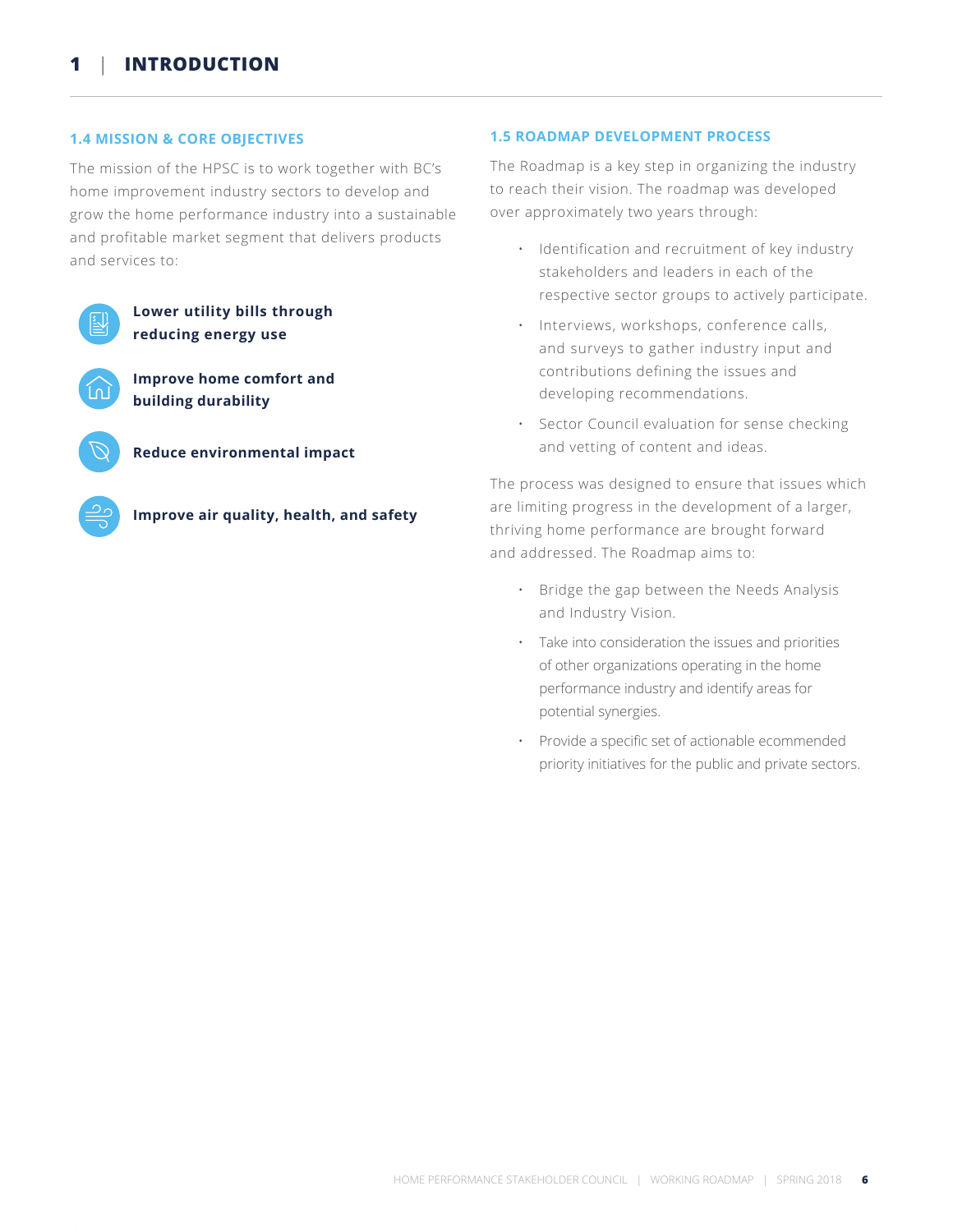#### **2** | **HOME PERFORMANCE INDUSTRY ISSUES SUMMARY**

Each of the HPSC Sector Councils independently discussed the landscape of their sector as well as what is needed to move towards the HPSC vision. These discussions were framed around the nine (9) priority issues that were categorized into the four (4) HPSC strategic pillars of: Quality Workmanship, Capacity Building, Advocacy, and Market Growth, and are listed below.

As conversations progressed, and recommendations were formed the HPSC Executive synthesized these nine (9) into two (2) key issues:

- **1.** Availability of Trained and Qualified Professionals recognized for providing home performance solutions and;
- **2.** Demand for Home Performance Solutions by quality trained professionals that are valued by consumers.

The Availability of Quality Trained Professionals is the synthesized term for the issues of:

- **Quality Workmanship:** Industry Reputation, Standards of Practice, Installation Quality
- **Capacity Building:** Changing landscape and demands on industry
- **Capacity Building:** Availability of trained trades, Workforce Development and Professionalism
- **Advocacy:** Effectiveness and Enforcement of Codes, Regulations, and Bylaws
- **Advocacy:** Industry representation for contractors
- **Market Growth:** Limited ability to connect consumers with quality contractors

The Demand for Home Performance Solutions is the synthesized term for the issues of:

- **Market Growth:** Consumer Demand and Quality Awareness
- **Advocacy:** Connectivity to and engagement in Utility and Government Program & Policy Design
- **Advocacy**: Longevity and consistency of Utility & Government programs

The current situation for each of these key issues is detailed below and pulls content from each of the Sector Roadmaps.

#### **2.1 THE CURRENT SITUATION - AVAILABILITY OF QUALITY TRAINED PROFESSIONALS**

The reasons for low availability of quality trained professionals is multifaceted and is strongly linked to the lack of demand for quality trained professionals. While there are government regulations and utility programs, they are ever changing, and the requirements are not adequately enforced. For consumers, there is no obvious way to differentiate low quality contractors from true professional contractors and price is too often the determining factor. On the contractor side, there can be a lack of understanding as to what quality product and installation looks like in BC's specific environmental conditions and in the context of whole home performance. It is difficult for employers to attract quality people to the residential renovation sector, and they are hesitant to invest in training because retention is also an issue.

While regulations are needed to ensure quality and comprehensive work to protect the consumer, contractors are often not consulted adequately when new codes, regulation, policies, and bylaws are developed which can lead to unintended consequences to the regulation. Regulations are in constant flux and change everywhere. Even professional contractors have difficulty keeping up, and sometimes come across to their clients as uninformed. The time and cost of compliance with regulations results in some contractors not complying in order to minimize costs and move their projects ahead. Contractors who fully comply can face delays and added costs that are avoided by others. There is no systematic approach to getting and using industry input and keeping the industry up to date on developments and changes. When regulations are often not effectively communicated, consistently applied, or enforced, work is driven to the underground economy to the detriment of consumers, the industry, and society as a whole.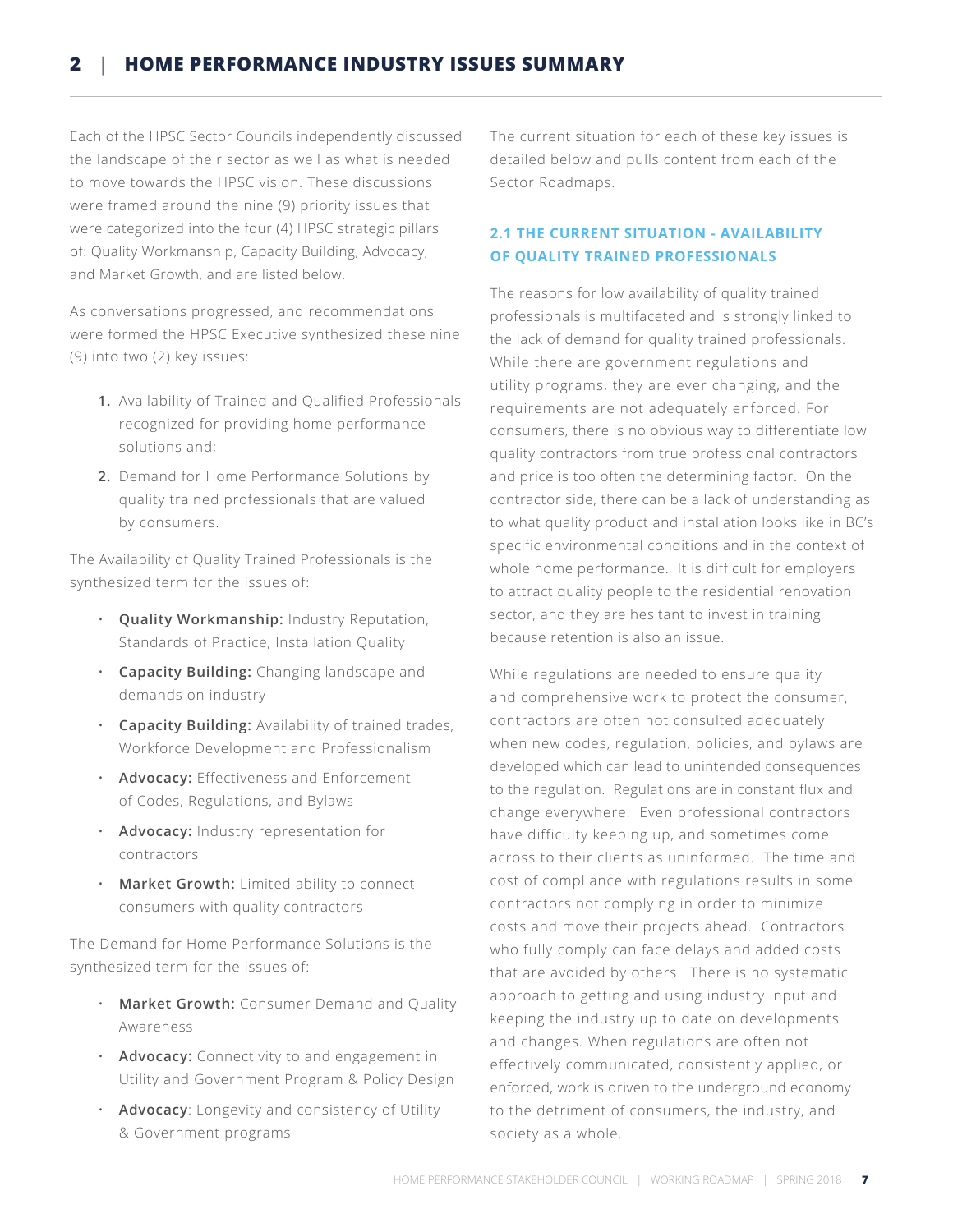#### **2** | **HOME PERFORMANCE INDUSTRY ISSUES SUMMARY**

There are few markers to differentiate professional contractors from low-quality, low-cost companies whose work and behaviour reflects poorly on the entire industry, and makes the sale of quality projects and installations difficult. Rebate and incentive programs have typically equally incentivized poor and highquality installations and may, in some cases, have unintentionally increased the number of inferior quality installations. It is difficult for consumers to find and select quality contractors to do home performance work with the result that contractor selection is often primarily based on price, not value.

Whole home residential renovations with a focus on energy reduction, comfort, and safety are relatively new to the market. Many manufacturers, suppliers, and installers don't understand what home performance is or the value that it can provide. There are many organizations that supply information, training, and resources; however, there is no BC or Canadian authority or industry organization for home performance in residential renovation.

Quality people who see a career in residential renovation are hard to find. The rise of groups not traditionally involved in trades work in BC is a changing dynamic within the industry, and the ability to reach, communicate, train, and certify this growing segment requires planning and strategy. Employers may also be reluctant to invest in training as there is little value ascribed to professional credentials, and some are concerned that well-trained employees may leave and join competitors or start their own businesses.

#### **2.2 THE CURRENT SITUATION - DEMAND FOR QUALITY HOME PERFORMANCE SOLUTIONS**

Similarly, the reasons for low demand for quality trained professionals to deliver home performance solutions are multifaceted and are strongly linked to the lack of understanding of what constitutes a quality project and how to distinguish between a low-quality contractor and a true professional. Homeowners often make their home renovation decisions around cosmetic or functional upgrades, with little thought to energy

efficiency, envelope upgrades, or building science issues. Educating them regarding efficiency options, performance improvements, the need to comply with regulations, potential for hazardous materials, and basic building science at this point is extremely challenging. There is also lack of consumer awareness about the wide range of variability in the training of professionals and quality of installations and potentially a consumer assumption that most contractors already provide quality installations. Many consumers don't understand what is required for a quality job and don't appreciate the value.

Homeowners face conflicts between their wants, needs, and available budget. They don't want to pay more for home performance measures because they often cannot be seen and so there is a sense that everything must be fine.

Homeowners do not understand that cost-effective home performance upgrades can improve affordability due to lower operating costs. Media outlets and online sources can be a primary source of information for homeowners planning a renovation. These programs often set unrealistic cost expectations, leading consumers to choose a lowest cost proposal. And, they may over-simplify the renovation process, leading to people believing that they can do it themselves or that they don't need skilled labour to do the job. Too often homeowners select contractors based on low cost rather than value and quality.

Homeowners typically have little understanding of the applicable regulations and what is required in order to comply. There is nowhere for the homeowner to go for real, unbiased advice that is trustworthy, clear and relevant. The existence of multiple short-term home performance programs and government objectives and targets in the marketplace is confusing.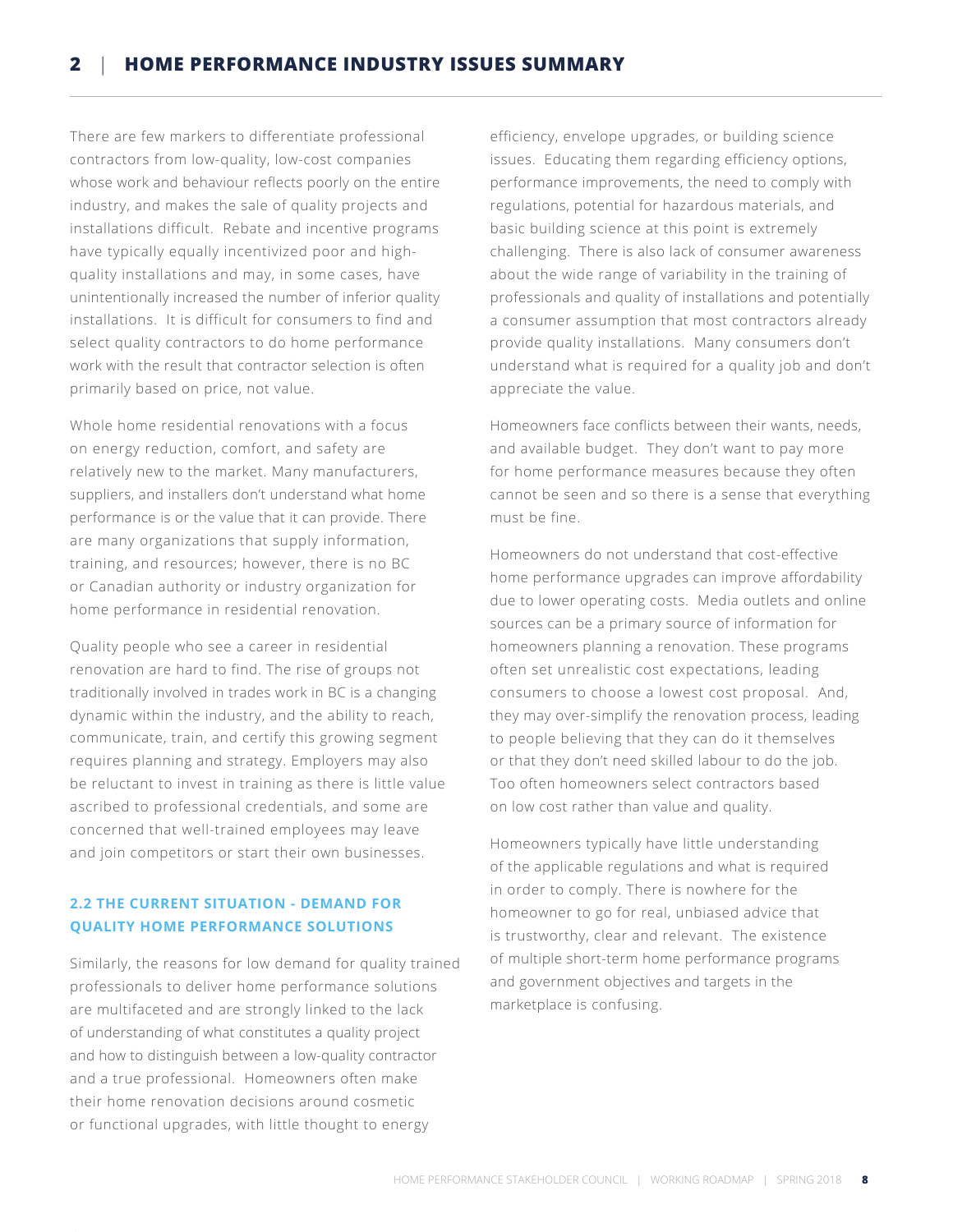#### **THE SUMMATIVE GOALS OF THE HPSC RECOMMENDED PRIORITY INITIATIVES ARE TO:**

## **Increase awareness**  of house-as-a-system concepts and practices **Define and increase the capacity** of trained home performance professionals. **Provision of clear and stable market signals** that illustrate the need and desire for house-asa-system renovations. **Establish a functioning, systematic approach** to consultation between industry, utilities and governments.

#### **Build a clear and definitive brand**

that communicates that carrying out a home performance project is a wise decision and there are recognized contractors who provide quality work.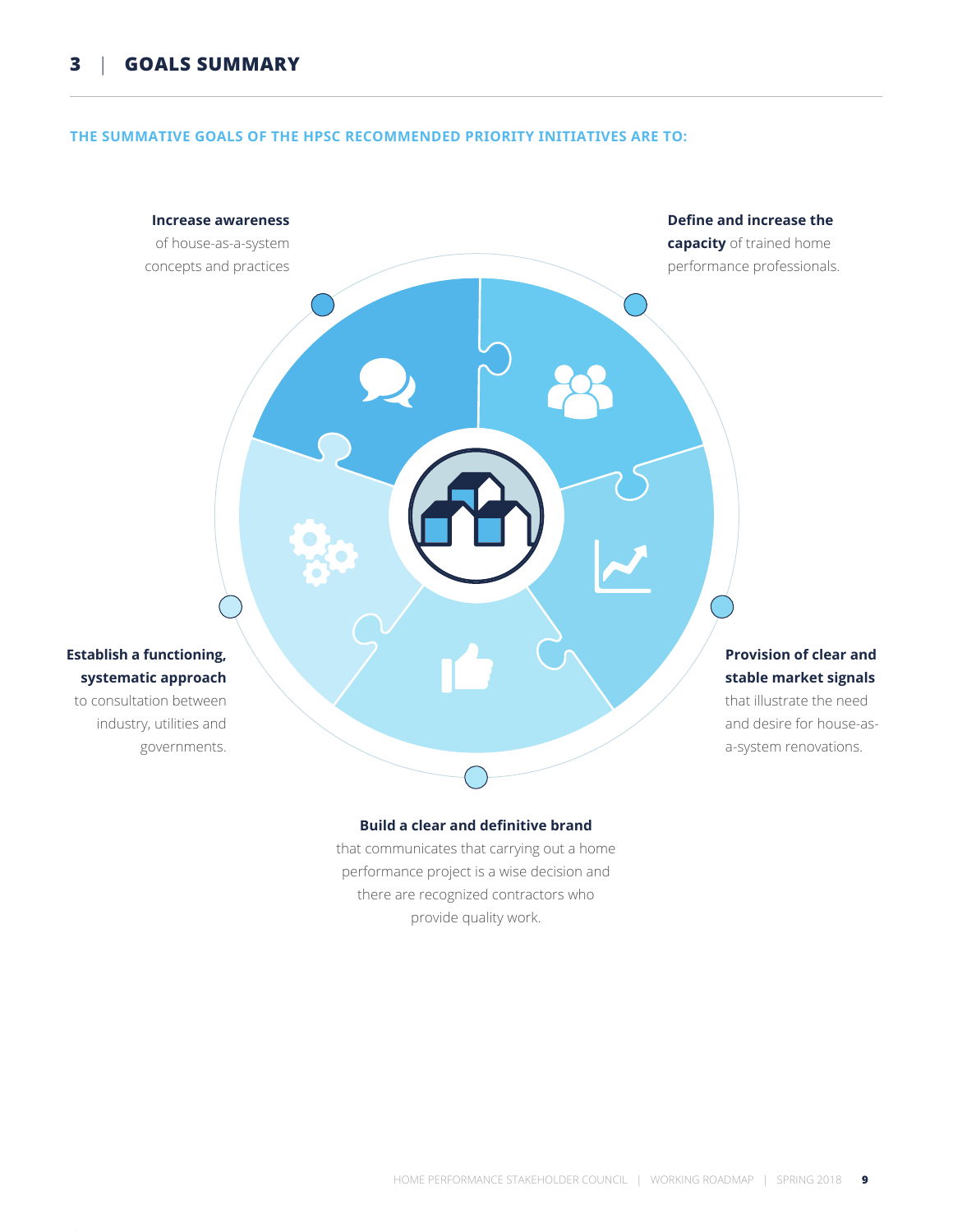The following recommended priority initiatives have been identified by HPSC Sector Councils as being needed to reach the goals. Sector Councils have not yet had the opportunity to confirm these are their top priority recommendations. HPSC will also need to secure funding for agreed upon priorities. This process will begin in Spring 2018.

#### **4.1 CONTRACTOR ACCREDITATION & TRAINING (PHASE 1)**

Develop an initial Contractor Accreditation for utility/ government programs that extends across each of the key home performance sectors. This effort would build on the current efforts of the Program Registered Contractor (PRC) designation to encompass additional home performance sectors with immediate focus on HVAC, Renovator, Insulator, Energy Advisor, and Fenestration sectors. The opportunity for HPSC would be to support government/utility objectives with industry input for enhanced program design and implementation. HPSC would harness the key learning, experiences (positive and constructive) and unintended consequences from the PRC initiative with Energy Advisor and Insulation industry sectors to inform potential refinements for a Contractor Accreditation (Phase 1). This initiative would focus on training, industry value proposition, prerequisites, terms & conditions, code of conduct, registration, documentation and other aspects towards building a substantive Contractor Accreditation offering/solution.

#### **Design Phase – Considerations:**

- Determine key criteria and requirements for contactor accreditation with each of the sectors.
	- o Business/individual prerequisites
	- o Alignment and integration with industry specific accreditations
	- o Terms and conditions of accreditation
	- o Accreditation management and alignment for inside/outside utility and government program frameworks
	- Review successes/challenges and gaps in Program Registered Contractor (PRC).
		- o Value proposition for contractors
		- o Induction program and training
		- o Market penetration and scalability
- Develop strategy for staged voluntary/mandatory adoption requirements within government/utility energy-efficiency programs.
- Develop strategy for longer-term accreditation structure that would exist and be valued by consumers and industry independently of energyefficiency programs, including ongoing management of the accreditation program.
- Determine implementation plan that covers contractor recruitment, training, ongoing professional development, scalability for market coverage, etc.

#### **4.2 HOME PERFORMANCE TRAINING**

Evaluate and determine the requirements and implementation plan for home performance training and/or industry certification in Canada. Currently, there is no established training program and certification that covers the comprehensive home performance curriculum and training focused on health and safety, building analyst and envelope/heating specializations. Initial options for home performance training may include but not be limited to the options of developing a "Made in BC" training program, bringing together and expanding existing industry association training, or adopting a program from the Building Performance Institute.

The US-based Building Performance Institute (www.bpi.org) leads the standards development and certifying body for personnel credentials related to home performance and there might be potential opportunities to extend this BPI accreditation into Canada.

#### **Design Phase – Considerations:**

- Determine training requirements for contractors and trades.
- Assess training available and conduct a gap analysis.
- Develop training needed to address the training gaps.
- Establish training providers.
- Ensure that there is a viable value proposition for those requiring the training.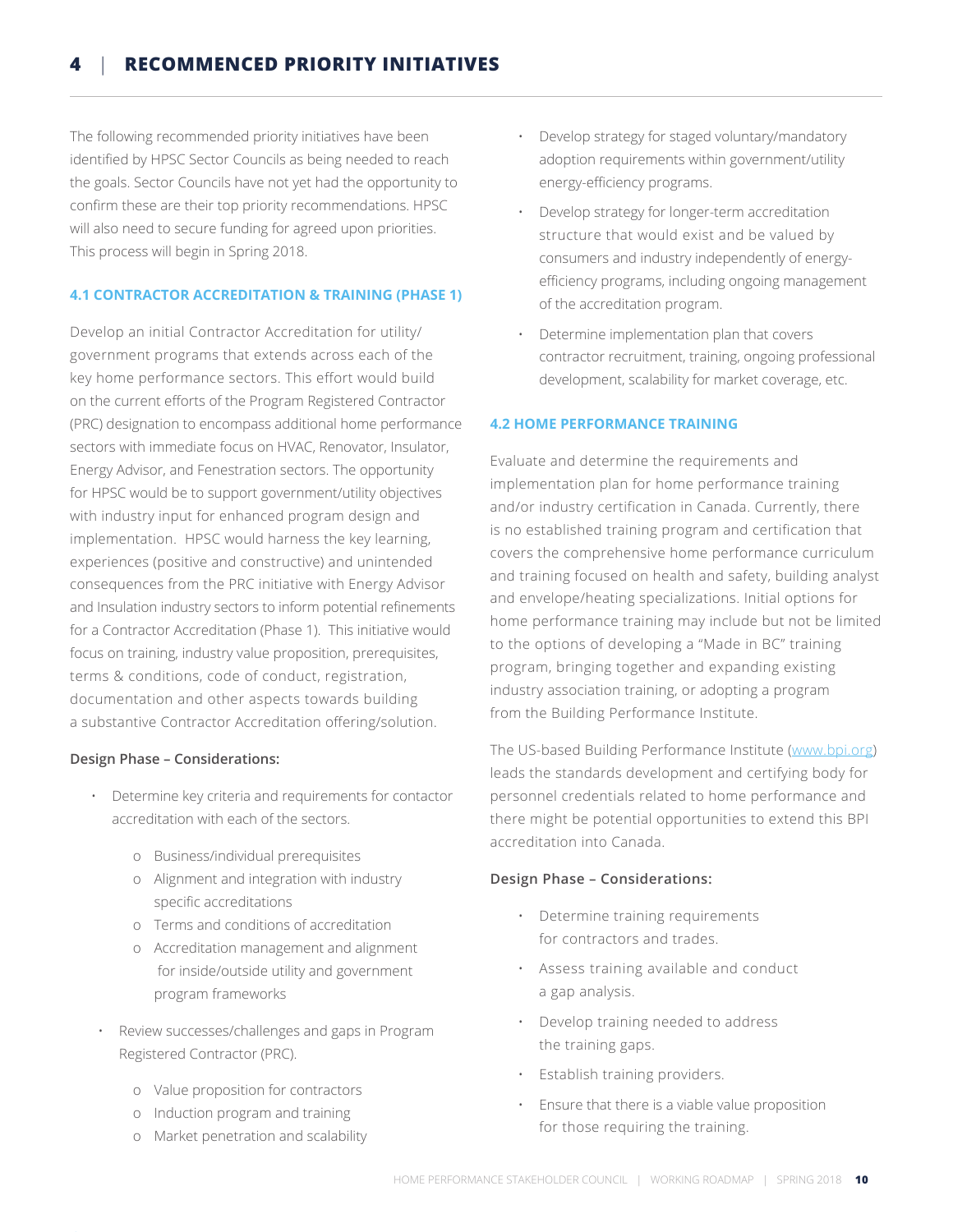#### **4.3 QUALITY ASSURANCE / INSPECTIONS**

Utilities have started the process of "program compliance evaluations" for insulation and furnace retrofits in their DSM programs. The program compliance evaluation structure including developing prescriptive requirements for installations that guide evaluation of installation performance is informing future direction of inspections. In particular, the experience of the HVAC industry engagement and input into the prescriptive requirements of furnaces in FortisBC's "2017 Furnace & Boiler Rebate Program" provides a development model for progress in collaboration with industry on a quality assurance/ inspection model. Further industry input is required to inform extension of prescriptive requirements with program compliance evaluations for other home performance solutions (e.g. heat pumps, boilers, insulation, air sealing, windows, etc.). The home performance industry will need to develop a regime for more permanent, comprehensive, and self-sustaining inspections beyond those that are program related.

#### **Design Phase – Considerations:**

- Develop a list of equipment/situations where new equipment and/or installation standards are needed.
- Assess currently available standards for equipment and installations.
- Develop any additional standards required.
- Assess the need for inspections beyond those currently being carried out.
- Specify additional inspections required and develop protocols for them.
- Determine who is best to carry out the additional inspections and how they would be funded.

#### **4.4 CONSUMER EDUCATION & AWARENESS**

Consumers need to be informed about the need for and value of home performance improvements. They need to develop the confidence that they can easily find professional contractors who can do this work at a high level of quality on time and on budget. To this end, a single clear and definitive brand that communicates that carrying out home performance work is a wise decision and is easy and safe to do using recognized quality contractors needs to be developed. This brand must provide a solid value proposition for contractors and must provide quality assurance. This will be a long-term undertaking, but initial steps can be taken in 2018.

With the new federal/provincial Building Energy Retrofit Partnership program along with potential integration with FortisBC and BC Hydro's DSM portfolio, there is an opportunity to help mobilize industry to support programmatically and improve contractor/ consumer program awareness and understanding. Consumer/contactor confusion with program offerings, requirements and administration is an existing issue and there is a risk for this exacerbating with another "new program" in the design pipeline. With the HPSC and Home Energy Coach website/program infrastructure in place, there is an opportunity for utilities to collaborate with industry on an improved design/implementation model to mitigate potential unintended consequences with launching a new rebate-focused program.

#### **Design Phase – Considerations:**

- Determine the specific needs for consumer education around home performance.
- Assess existing materials and initiatives currently available.
- Determine how the gaps can best be filled.
- Develop and offer the needed consumer education materials with timing dependent on the availability of qualified contractors.